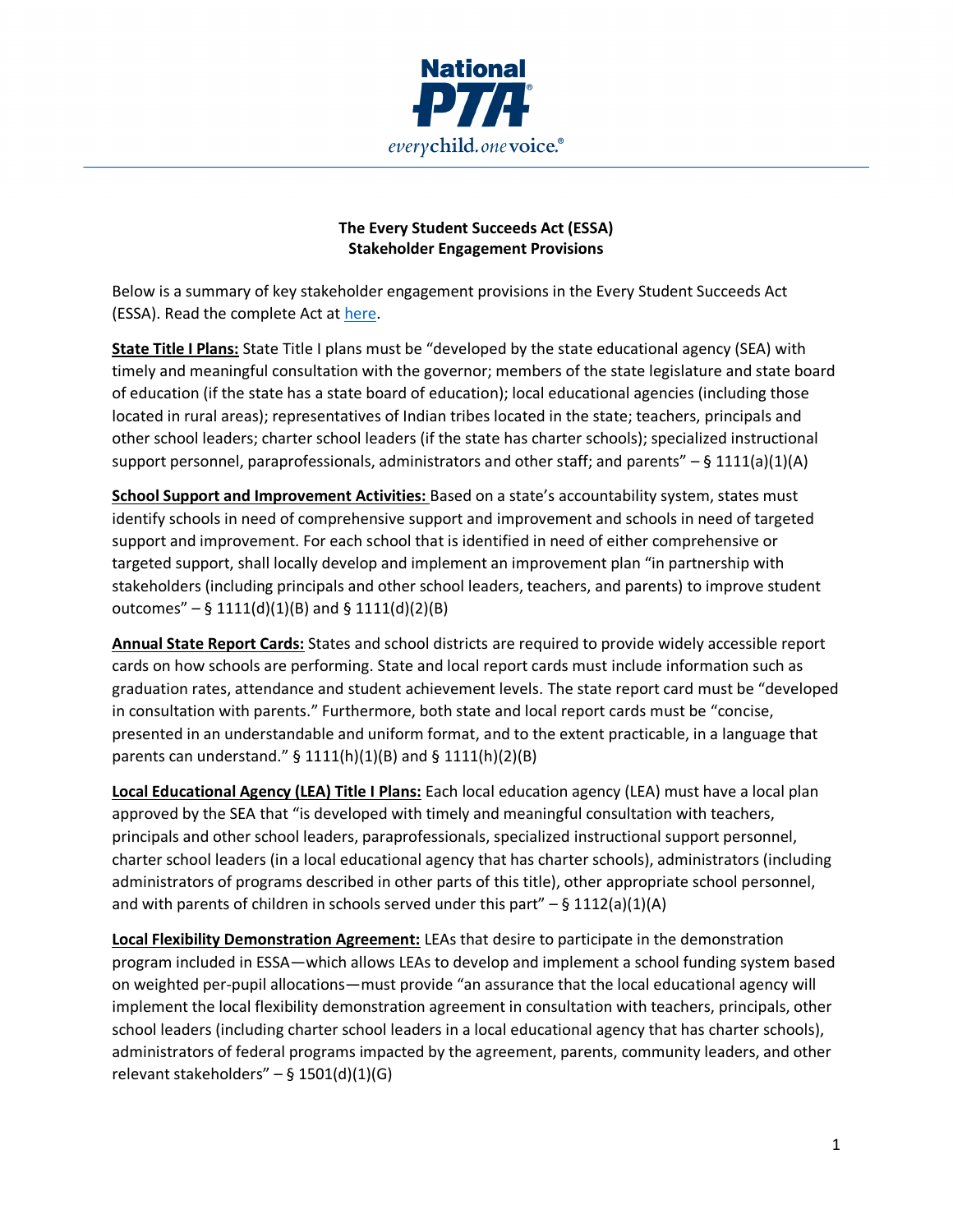

**Title II State Applications:** In developing an application for Title II funds, a state must "meaningfully consult with teachers, principals, other school leaders, paraprofessionals (including organizations representing such individuals), specialized instructional support personnel, charter school leaders (in a state that has charter schools), parents, community partners, and other organizations or partners with relevant and demonstrated expertise in programs and activities designed to meet the purpose of this title," as well as describe how the state will use data and "ongoing consultation" with the above stakeholders to continually update and improve the activities supported *–* § 2101(d)(3)(A) and § 2101(d)(2)(K)

**Title II Local Applications:** In developing an application for Title II funds, LEAs must "meaningfully consult with teachers, principals, other school leaders, paraprofessionals (including organizations representing such individuals), specialized instructional support personnel, charter school leaders (in a local educational agency that has charter schools), parents, community partners, and other organizations or partners with relevant and demonstrated expertise in programs and activities designed to meet the purpose of this title," as well as describe how the LEA will use data and "ongoing consultation" with the above stakeholders to continually update and improve activities supported under this part *–* § 2102(b)(3)(A) and § 2102(b)(2)(D)

**State and Specially Qualified Title III Plans:** These Title III plans must provide an assurance that "the plan has been developed in consultation with local educational agencies, teachers, administrators of programs implemented under this subpart, parents of English learners, and other relevant stakeholders" *–* § 3102(d)(3)(G)

**Title III Local Plans:** Each eligible entity shall offer assurance that, among other things, it "consulted with teachers, researchers, school administrators, parents and family members, community members, public or private entities, and institutions of higher education, in developing and implementing" its plan  $-$  § 3116(g)(4)(C)

**Local Title IV Part A Applications:** A local educational agency, or consortium of such agencies, shall develop applications through "consultation with parents; teachers; principals and other school leaders; specialized instructional support personnel; students; community-based organizations; local government representatives (which may include a local law enforcement agency, local juvenile court, local child welfare agency or local public housing agency); Indian tribes or tribal organizations that may be located in the region served by the local educational agency (where applicable); charter school teachers, principals and other school leaders (if such agency or consortium of such agencies supports charter schools); and others with relevant and demonstrated expertise in programs and activities designed to meet the purpose of this subpart." In addition, the LEAs shall engage in "continued consultation" with the entities described above "in order to improve the local activities in order to meet the purpose of this subpart and to coordinate such implementation with other related strategies, programs and activities being conducted in the community" *–* § 4106(c)(1&2)